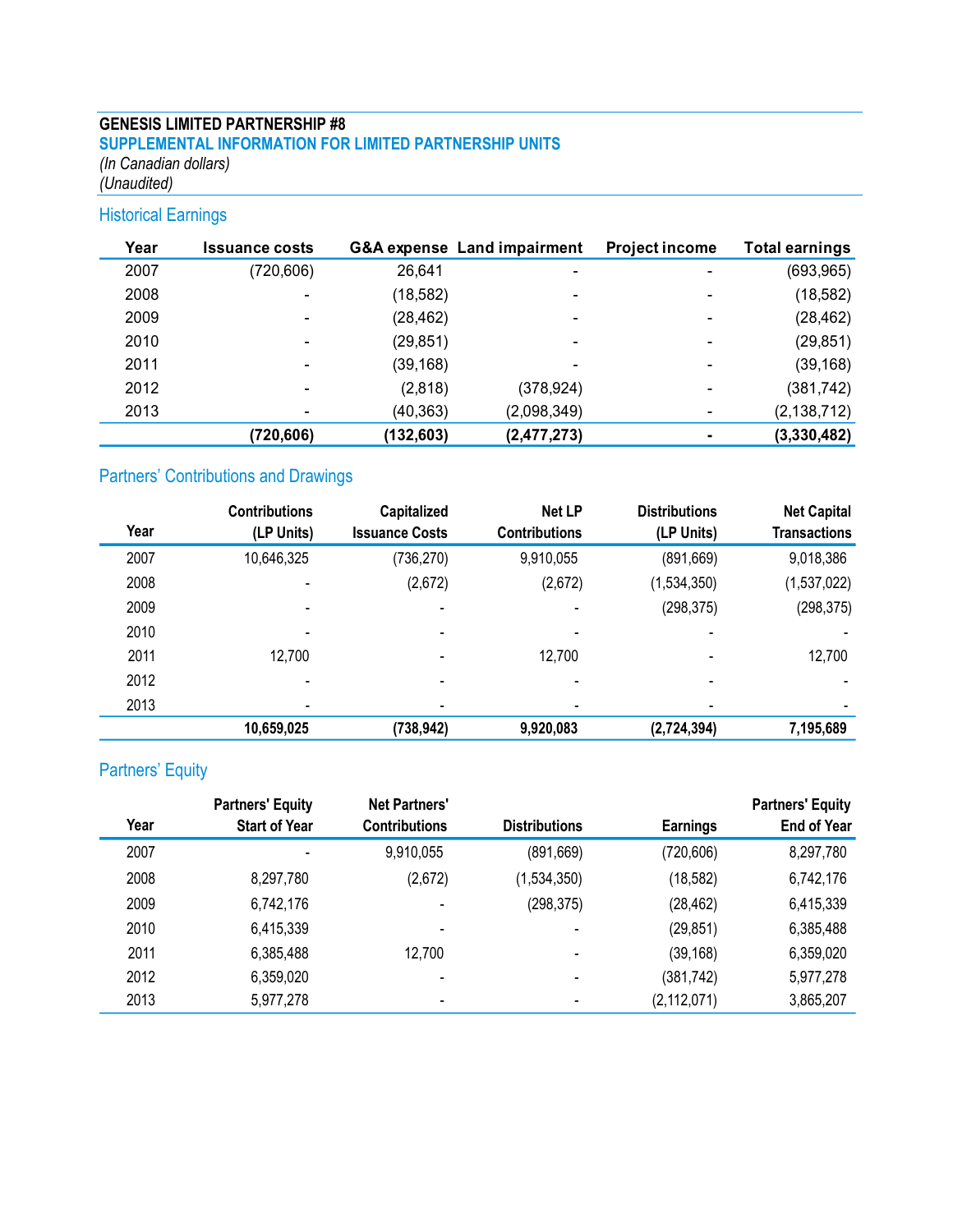### **GENESIS LIMITED PARTNERSHIP #8 SUPPLEMENTAL INFORMATION FOR LIMITED PARTNERSHIP UNITS** Per Unit Amounts (based on a \$4,950 Initial Investment)

*(In Canadian dollars)*

## Historical Earnings

| Year | <b>Issuance costs</b>    |      | <b>G&amp;A expense Land impairment</b> | <b>Project income</b> | <b>Total earnings</b> |
|------|--------------------------|------|----------------------------------------|-----------------------|-----------------------|
| 2007 | (332)                    | 12   |                                        |                       | (320)                 |
| 2008 | $\overline{\phantom{a}}$ | (9)  |                                        |                       | (9)                   |
| 2009 |                          | (13) |                                        |                       | (13)                  |
| 2010 | $\overline{\phantom{a}}$ | (14) |                                        |                       | (14)                  |
| 2011 | -                        | (18) |                                        | $\,$                  | (18)                  |
| 2012 |                          |      | (175)                                  |                       | (176)                 |
| 2013 |                          | (18) | (967)                                  |                       | (985)                 |
|      | (332)                    | (60) | (1, 142)                               |                       | (1, 535)              |

# Partners' Contributions and Drawings

|      | <b>Contributions</b>         | Capitalized           | <b>Net LP</b>        | <b>Distributions</b> | <b>Net Capital</b>       |
|------|------------------------------|-----------------------|----------------------|----------------------|--------------------------|
| Year | (LP Units)                   | <b>Issuance Costs</b> | <b>Contributions</b> | (LP Units)           | <b>Transactions</b>      |
| 2007 | 4,950                        | (339)                 | 4,611                | (413)                | 4,198                    |
| 2008 |                              | (1)                   | (1)                  | (550)                | (551)                    |
| 2009 | $\blacksquare$               | $\blacksquare$        |                      | (137)                | (137)                    |
| 2010 |                              |                       |                      |                      |                          |
| 2011 |                              |                       |                      |                      |                          |
| 2012 | $\qquad \qquad \blacksquare$ |                       | $\qquad \qquad$      |                      | $\overline{\phantom{a}}$ |
| 2013 |                              |                       |                      |                      | $\,$                     |
|      | 4,950                        | (340)                 | 4,610                | (1, 100)             | 3,510                    |

## Partners' Equity

|      | <b>Partners' Equity</b> | <b>Net Partners'</b> |                      |          | <b>Partners' Equity</b> |
|------|-------------------------|----------------------|----------------------|----------|-------------------------|
| Year | <b>Start of Year</b>    | <b>Contributions</b> | <b>Distributions</b> | Earnings | <b>End of Year</b>      |
| 2007 |                         | 4,611                | (413)                | (332)    | 3,866                   |
| 2008 | 3,866                   | (1)                  | (550)                | (9)      | 3,306                   |
| 2009 | 3,306                   |                      | (137)                | (13)     | 3,156                   |
| 2010 | 3,156                   |                      |                      | (14)     | 3,142                   |
| 2011 | 3,142                   |                      |                      | (18)     | 3,124                   |
| 2012 | 3,124                   |                      |                      | (176)    | 2,948                   |
| 2013 | 2,948                   |                      |                      | (973)    | 1,975                   |